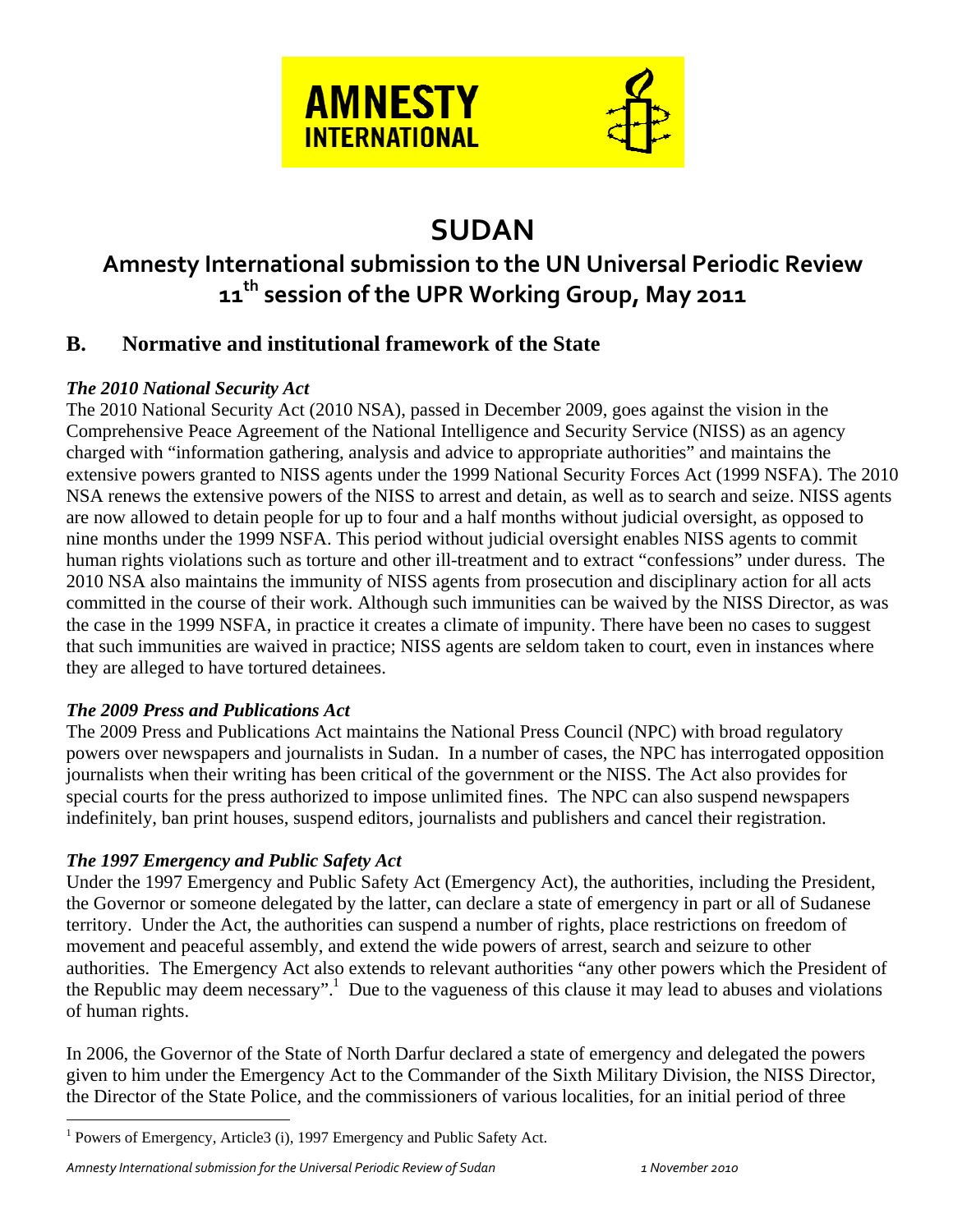months that has since been extended. These powers have allowed for numerous arbitrary arrests where detainees were held in incommunicado detention and without charge. Under the Emergency Act, the President or anyone delegated by him, in consultation with the Chief Justice, is charged with setting up special courts of both first instance and appeal to try those charged under the Act. Although a state of emergency was declared in 2006 in North Darfur, such courts are yet to be established, leaving those detained under the Emergency Act without access to justice.

#### *The Public Order Regime*

The Public Order Regime (POR) consists of Public Order Courts (POC), the Public Order Police (POP), and a set of laws under the 1991 Criminal Act and at state level under the Public Order Acts. The POP has power to arrest men and women considered to be acting "in an indecent manner, or a manner contrary to public morality", or wearing an "indecent or immoral dress". The vagueness of the laws, and the power granted to the POP to determine what constitutes "indecent or immoral" dress or behaviour adds to the arbitrary nature of the POR. Indecent acts are punishable by flogging. Victims are in most cases lashed within a matter of hours, often in the presence of a POC judge, but without access to a lawyer or to a regular court.

### **C. Promotion and protection of human rights on the ground**

#### *Human rights violations committed by the NISS*

The NISS continues to use its powers to harass and intimidate, arbitrarily arrest and detain individuals, and subject them to torture and other forms of ill-treatment. Amnesty International has also documented cases of deaths in NISS detention. Following the April 2010 general elections, the NISS arrested and detained journalists, members of the opposition, and members of civil society groups. A number of those arrested are reported to have been tortured or otherwise ill-treated. Amongst those arrested were six doctors, who were members of a committee organizing a strike for better work conditions. The NISS reportedly tortured two of them, and released them only after the doctors resumed their work and the negotiations were dropped.

#### *Restrictions on freedom of expression*

The NISS exercises tight control over newspapers and journalists in the north of the country. Between February 2008 and September 2009, a strict pre-print censorship was imposed by the NISS on newspapers in Sudan with articles banned from going to print. Although removed by presidential decree in September 2009, the censorship was reinstated in May 2010 after the general elections. Several newspapers, including a progovernment newspaper, were closed down or stopped from going to print because of articles they had published. Five journalists were taken to court in relation to their work. Abuzar Al Amin, deputy editor-inchief at *Rai Al Shaab,* which was closed down in May 2010, was detained with four of his colleagues, tortured and then sentenced to five years in prison because of an article he had written. His colleagues Ashraf Abdelaziz, editor, and Al Tahir Abu Jawhara, head of the political news desk, who was also reportedly tortured in detention, were each sentenced to two years in prison. Amnesty International considers all three of them to be prisoners of conscience, held solely because of the peaceful exercise of their opinions. Despite the suspension of the censorship in August 2010, restrictions on freedom of expression remain through a "code of journalistic honour" which invites journalists to exercise self-censorship. Forms have been distributed to newspapers and are compulsory for journalists to fill in, thereby providing personal information such as family details and address, to the NISS. The National Press Council continues to exercise control over the registration of journalists and newspapers and to interrogate and criminally prosecute journalists in relation to their work.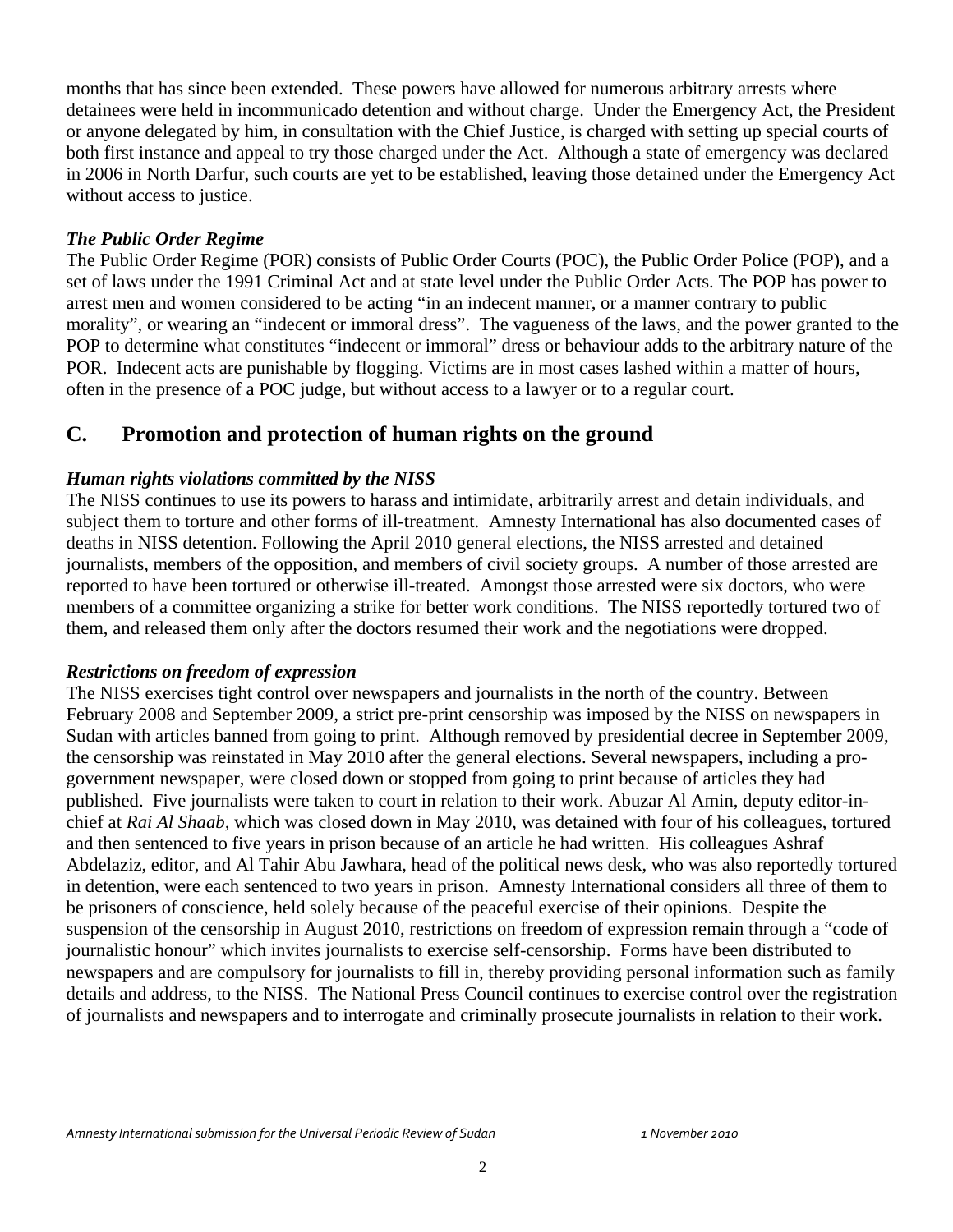#### *Human rights violations in Darfur*

The conflict in Darfur has intensified in 2010, with renewed confrontations between the government and various armed opposition groups, and fighting between communities, leading to thousands of new displacements and flows of refugees into eastern Chad. Civilians regularly come under attack as a result of aerial bombing by government forces, armed clashes inside IDP camps and renewed attacks on villages. The joint UN-African Union Mission in Darfur (UNAMID) and international humanitarian organizations have been denied access for months since February 2010 from areas such as Jebel Marra where civilians were trapped. Lack of access to vulnerable communities is one of the biggest challenges faced by UNAMID. Meanwhile, the government continues to not cooperate with the International Criminal Court (ICC). The three persons under warrant of arrest by the ICC remain in Sudan, and the authorities have not initiated effective investigations and prosecutions into crimes under international law committed in Darfur.

Human rights violations by armed opposition groups, government-led militias and law enforcement agencies, mainly the NISS, are widespread. Even when the conflict has been lower in intensity, such as in 2009, the NISS has continued to carry out arbitrary arrests and to hold people in incommunicado detention. Those in detention are reportedly subjected to torture and other forms of ill-treatment, particularly those suspected to be members of armed opposition groups and internally displaced people. In August 2009, 13 internally displaced persons from the AbuShok camp in North Darfur were arrested by the NISS following the killing of a sheikh in the camp. Although the charges against them were dropped, the detainees were transferred to Shalla prison and held under emergency legislation, without charge and without access to their families or lawyers. While seven were released in February and another two in September 2010, four of them, Adam Yahya Daw Al Bayt, Abu Al Basher Ali Ahmed, Hussein Ishag Yahya Adam (known Sago), and Adam Haroun Idriss remain in detention without charge as of 1 November 2010.

In July 2010, following the eruption of violence in the Kalma camp in South Darfur between supporters of the Doha Peace Agreement and those opposing it, scores of civilians were injured or killed. A number of civilians were reportedly arrested by the police and the NISS and some were ill-treated and injured during or after their arrest. Two of those arrested by the NISS and allegedly tortured in detention have since been held in incommunicado detention and without charge. Five men and one woman sought refuge at a UNAMID community policing centre. Although the government forces produced arrest warrants for the five men, UNAMID refused to hand them over without guarantees that they would not be subjected to ill-treatment or risk the death penalty.

#### *Discrimination and violence against women under the Public Order Regime*

The POR particularly affects women and girls, although men have also been affected by it. Members of the POP continue to harass and sexually abuse women in the street and in police custody. The most vulnerable groups, such as internally displaced women from south Sudan and Darfur, young girls, street vendors and tea sellers, are often targeted by the POP. Members of the POP, the prosecutor and POC judges regularly insult and intimidate women in their custody. The same police officers who carry out the arrests are in most cases also the plaintiff, as well as the only witnesses admitted in court. Women often receive over 40 lashes. In November 2009, a 16 year old girl from south Sudan was lashed 50 times for wearing a knee-length skirt. Amnesty International has also documented cases of sexual abuse and harassment and of blackmail during POP custody. No investigations have been opened into allegations of sexual harassment and abuse, and women continue to be flogged.

#### *Unfair trials and the death penalty*

Death sentences continued to be handed down, often following unfair trials. Amnesty International has documented the execution of 16 men between 2008 and 2010 following convictions based on "confessions"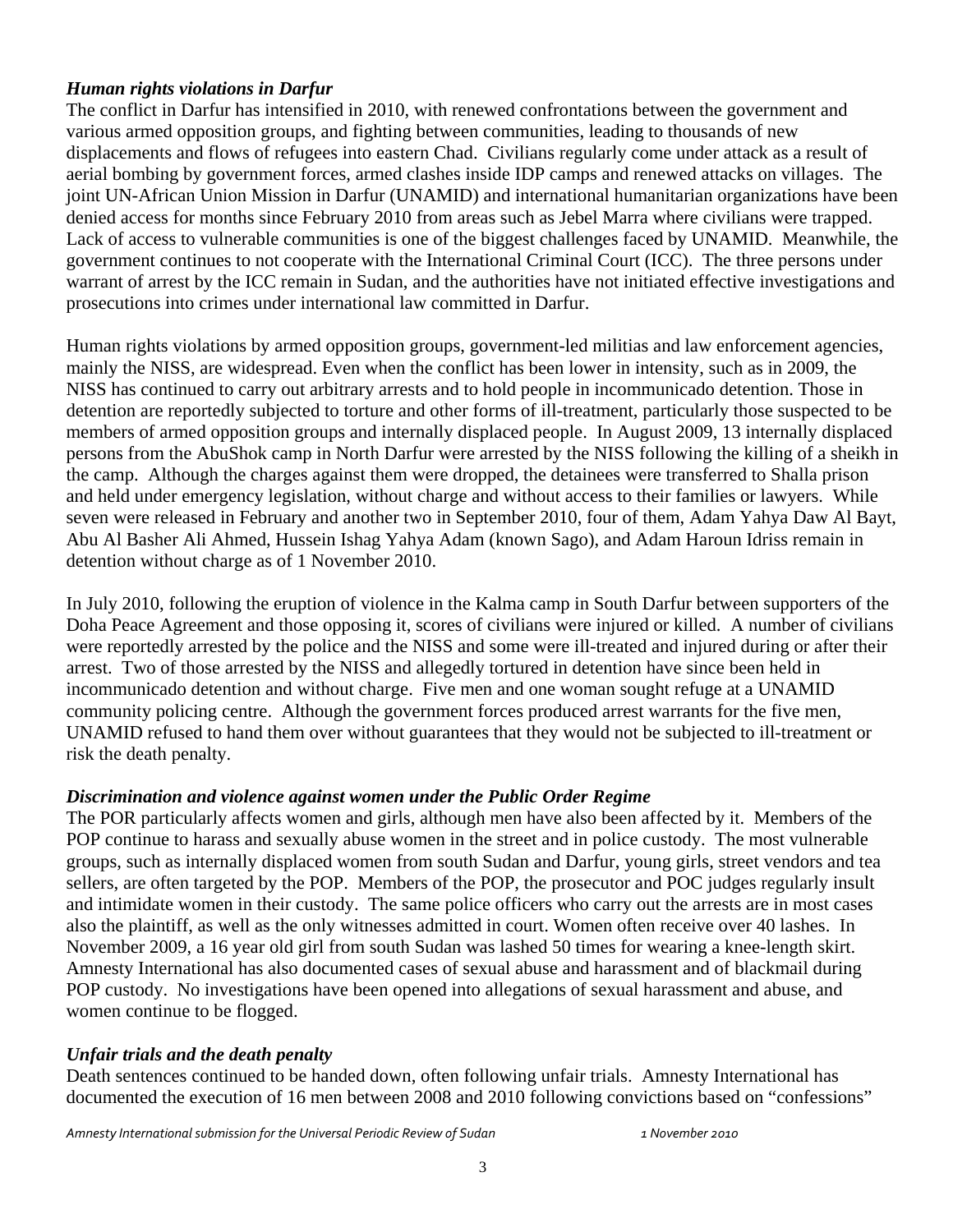reportedly extracted under torture. On 21 October 2010, ten men, including four believed to be under 18, were sentenced to death by a Special Court in Nyala, South Darfur, following unfair trials. Only one was reportedly considered a child and had his sentence commuted by the court.

#### *Lack of investigation of torture and other human rights violations by the courts*

A number of cases documented by Amnesty International indicate that allegations of torture and other illtreatment are not investigated by the courts in Sudan. The lack of adequate investigation into torture allegations has even been accepted in certain cases by the Constitutional Court. Following violent confrontations in May 2005 between residents of the Soba Aradi camp in Khartoum and the security forces, six intenally displaced persons were executed after the Constitutional Court simply responded to their allegations of torture by commenting that "they had not been convincing to the lower courts". Amnesty International is not aware of any investigation into allegations of torture, made during a trial, against members of the NISS.

#### *Lack of cooperation with UN human rights mechanisms*

The Human Rights Council regretfully terminated the mandate of the Special Rapporteur on the situation of human rights in Sudan in 2009. This was later replaced by an Independent Expert and despite efforts to terminate his mandate in 2010, the Independent Expert is today the only mandate that can provide a comprehensive overview of the human rights situation in Sudan. Requests in 2005, 2008 and 2009 for a visit by the UN Working Group on Enforced or Involuntary Disappearances have been disregarded by the government. Out of the 45 recommendations made by the Group of Experts on Darfur in 2007, 11 have yet to be implemented and 30 remain in the process of implementation.<sup>2</sup> According to the Independent Expert, some of these could have been fulfilled already, such as ratification of the UN Convention against Torture and Other Cruel, Inhuman or Degrading Treatment or Punishment.

## **D. Recommendations for action by the State under review**

#### **Amnesty International calls on the government:**

#### *Restrictions on freedom of expression and other human rights violations by the NISS*

- To repeal the 2010 National Security Act and ensure institutional and legislative reform of the NISS, particularly to reduce its powers of arrest and detention, and to establish a judicial oversight mechanism;
- To remove all immunities provided to members of the NISS and their collaborators under article 52 of the 2010 National Security Act and article 33 of the 1999 National Security Forces Act;
- To reform the 2009 Press and Publications Act in line with its international human rights obligations and commitments.

#### *Unfair trials*

- To ensure that all detainees are brought promptly before a judge to review the legality and conditions of their detention and have the right to challenge the lawfulness of their detention before a court;
- To ensure rigorous compliance with international standards of fair trial, including in cases punishable by the death penalty;
- To ensure the immediate and unconditional release of all prisoners of conscience in Sudan, including Abuzar Al Amin, Ashraf Abdelaziz, and Al Tahir Abu Jawhara.

<sup>&</sup>lt;sup>2</sup> Statement by the Independent Expert on the situation of human rights in Sudan at the 15<sup>th</sup> session of the Human Rights Council, 17 September 2010.